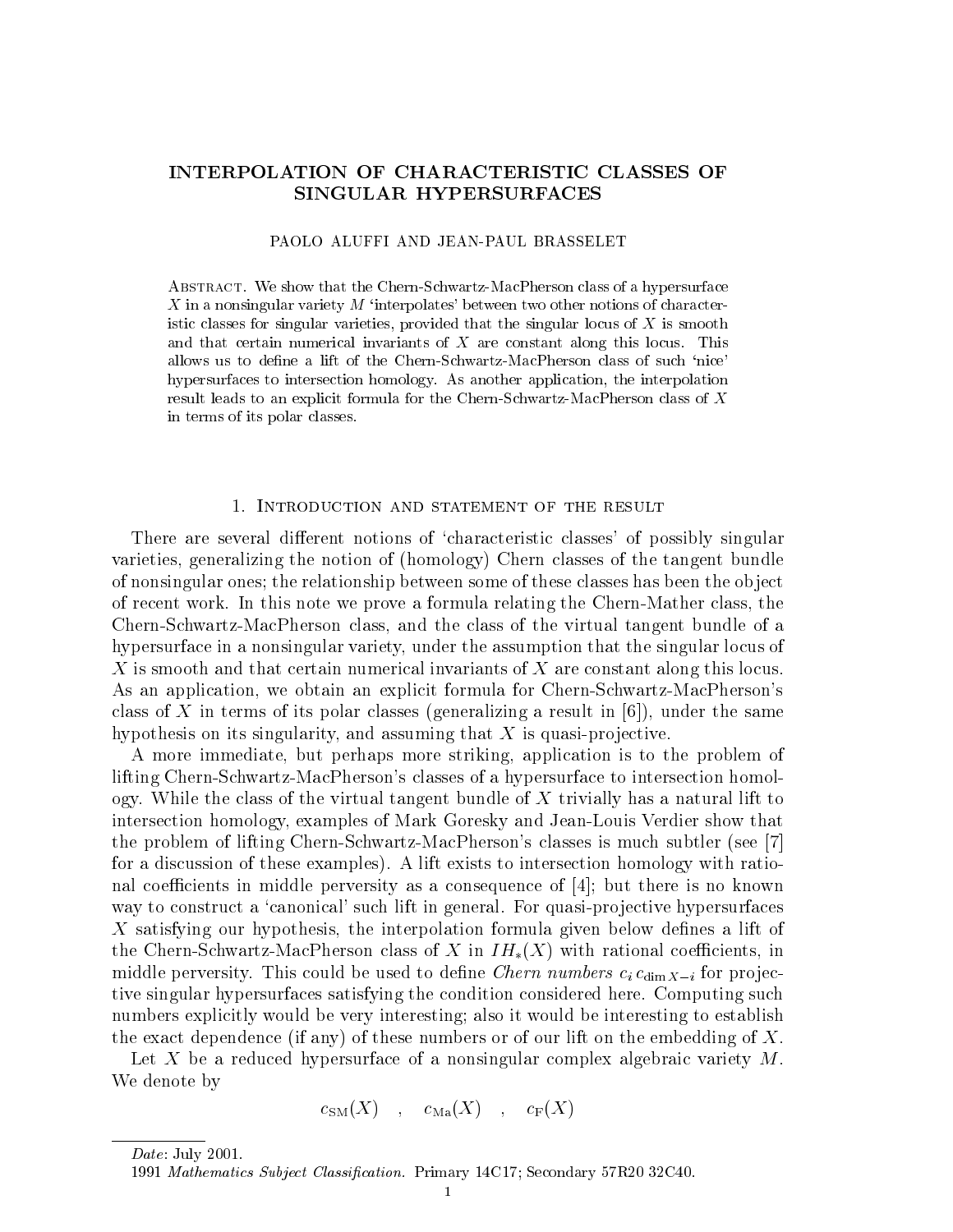the three classes mentioned above; the first two are defined in  $[12]$ , while the third is the class of the virtual tangent bundle of  $X$ :

$$
c_{\mathcal{F}}(X) = c\left(\frac{TM}{\mathcal{O}(X)}\right) \cap [X] = c(TM) \cap s(X, M) .
$$

Here,  $s(X, M)$  is the *Segre class* of X in M, cf. [9], Chapter 4. The class  $c_F(X)$ equals William Fulton's intrinsic class of  $X$ , which can be defined for *every* scheme embeddable in a nonsingular variety (cf.  $[9]$ ,  $\S4.2.6$ ), and is independent of the ambient variety M.

All these classes can be defined in a good homology theory on  $X$ ; in this paper we work in the Chow group of X with rational coefficient, denoted  $(A_*X)_{\mathbb{Q}}$  (except for the application to lifting to  $IH_{*}$ ).

We denote by Y the singularity subscheme of X (locally defined by the partial derivatives of a generator of its ideal in M) and by Y' its support, that is, the singular *locus* of  $\Lambda$ . For  $p \in Y$  we consider two numerical invariants of  $\Lambda$  at  $p$ :

- —the local Euler obstruction of X at p,  $Eu_X (p)$ , and
- —the Euler characteristic  $\chi_p$  of the Milnor fiber of X at p.

**Definition 1.1.** A variety X is a *nice hypersurface* if it can be realized as a hypersurface in a nonsingular variety  $M$ , and further its singular locus  $Y'$  is nonsingular and irreducible, and the numbers  $Eu_X(p)$ ,  $\chi_p$  are constant along Y'.

In the results given below, we assume that  $\Lambda$  is a nice hypersurface, and we denote the constant values of Eu<sub>X</sub> $(p)$ ,  $\chi_p$  by Eu,  $\chi$  respectively. This condition is satisfied for example if the stratification  $\{Y', X \setminus Y', M \setminus X\}$  of the ambient variety M is Whitney regular, or satisfies the weaker condition of c-regularity of Karim Bekka,  $[5]^1$ . The precise algebro-geometric requirement is that the normal cone of the singularity subscheme Y in M be irreducible, cf. Lemma 2.3.

Under this assumption, we will show that the Chern-Schwartz-MacPherson class of X is an 'interpolation' of the classes  $c_{\text{Ma}}(X)$  and  $c_{\text{F}}(X)$ ; we will now state this result precisely. As is a hypersurface in M, it determines a line bundle of the line bundle  $\sim$  W, yet ); we have adopt a common abuse of notation and denote by X the first Chern class  $c_1(\mathcal{O}_M(X))$ of this line bundle, and its restrictions to subschemes of M. Thus  $s(X, M) = \frac{e+Y}{1+X}$  in our notations, and  $\frac{1}{1+\alpha X}$  is shorthand for  $1-\alpha c_1(\mathcal{O}(X))+\alpha^2 c_1(\mathcal{O}(X))^2+\cdots$ .

For all rational numbers  $\alpha$ , we let

$$
c_{(\alpha)}(X) = c_{\mathcal{F}}(X) + \frac{(1-\alpha)}{1+\alpha X} (c_{\mathcal{M}a}(X) - c_{\mathcal{F}}(X)) \in (A_*X)_{\mathbb{Q}}.
$$

Thus

$$
c_{(0)}(X) = c_{\text{Ma}}(X)
$$
 and  $c_{(1)}(X) = c_{\text{F}}(X)$ 

trivially. Also,  $c_{(\alpha)}(X)$  does not depend on the ambient manifold M in which X is realized as a hypersurface: indeed, the class  $(c_{\text{Ma}}(X) - c_F(X))$  is supported on the singular locus Y' of X, and it can be shown that the action of  $X = c_1(\mathcal{O}_M(X))$  on Y' is independent of  $\mathcal{N}$  independent of  $\mathcal{N}$  and  $\mathcal{N}$  of  $\mathcal{N}$  of  $\mathcal{N}$  on  $\mathcal{N}$  does not depend on  $\mathcal{N}$  on  $\mathcal{N}$  on  $\mathcal{N}$  on  $\mathcal{N}$  on  $\mathcal{N}$  on  $\mathcal{N}$  or  $\mathcal{N}$  or  $\mathcal{N}$  or  $\mathcal{N$ 

**Theorem 1.1.** If X is a nice hypersurface, then

 $c_{(\rho)}(X) = c_{SM}(X)$  in  $(A_*X)_{\mathbb{Q}}$ ,

where  $c_{SM}(\lambda)$  denotes the Chern-Schwartz-MacPherson class of  $\lambda$ , and  $\rho = \frac{1}{\gamma - Eu}$ .

<sup>&</sup>lt;sup>1</sup>We are indebted to Jörg Schürmann for this remark; see for example [16], V.3 and VI.2.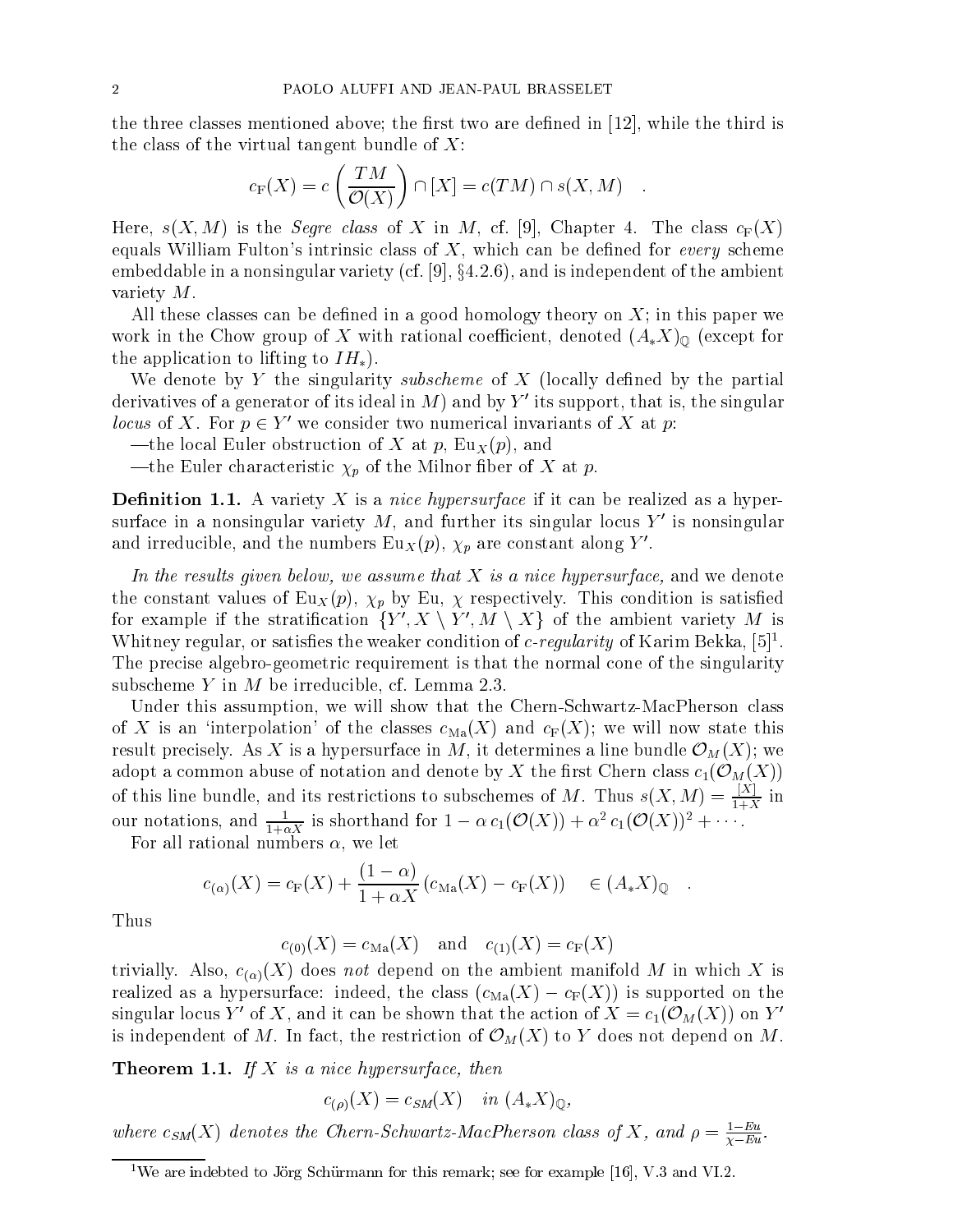We note that, under our assumption on the singularity of  $X$ , and by the very definition of  $c_{SM}(X)$  in [12], the class  $c_{SM}(X)$  is a simple linear combination of  $c_{Ma}(X)$ and of the total homology Chern class of the singular locus  $Y'$  of X. Our formula replaces this latter local ingredient with the global information of the class of the virtual tangent bundle of X. If the Chern classes of  $Y'$  are known, our formula can be used 'in reverse' to obtain information about the invariants Eu,  $\chi$ , bypassing a local study of X near its singular locus. See  $\S 4$ , for a precise statement (Proposition 4.1) and an example of such a computation.

Also note that while the condition of being 'nice' is of course very strong in general, it is automatically satised in codimension equal to the codimension of the singular locus Y' of X, provided that the top-dimensional part of Y' is irreducible: indeed, the hypersurface obtained from  $X$  by removing the locus where the invariants jump is then trivially nice. The formula of the theorem gives then a relation between the classes up to that codimension, under the sole assumption that the singular locus is irreducible in top dimension; see Example 4.2 for an illustration of this fact.

As mentioned earlier, the interpolation formula can be used to lift Chern-Schwartz-MacPherson's classes of a quasi-projective nice hypersurface X to  $IH_*(X)$  (with rational coefficients, in middle perversity). This relies precisely on our trading the 'local' information of  $c(T Y') \cap |Y'|$  (which is hard to transfer into  $IH_*(X)$ ) for the 'global' information of  $c_F(X)$ . In order to define the lift, we just note that a lift of  $c_{\text{Ma}}(X)$  for quasi-projective X is defined in [8];  $c_F(X)$  lifts as it is the class of the virtual tangent bundle of  $X$ ; and the other ingredients in the interpolation formula also involve elements in cohomology, so they trivially lift to  $IH_*(X)$ . Hence the formula defines an element of  $IH_*(X)$  for nice singular hypersurfaces, which lifts  $c<sub>SM</sub>(X)$  by the main theorem. We note that as the lift of  $c<sub>Ma</sub>(X)$  of [8] potentially depends on the realization of X as a quasi-projective variety, our lift of  $c_{SM}(X)$  may also depend on this choice. It would be interesting to establish whether it is in fact uniquely determined by X itself.

Theorem 1.1 is proved in §2; the main tools are formulas from [2], manipulations of Segre classes, and a key result of Adam Parusinski and Piotr Pragacz ([13]). In  $\S 3$  we consider a situation in which  $c_{Ma}(X)$  can be expressed very concretely, that is, when  $\Lambda$  is given explicitly as a subvariety of a projective space  $\mathbb{F}^n.$  In this case, a result of Ragni Piene can be used to express the class in terms of a suitable combination  $[P]$ of the *polar classes* of  $X$ :

$$
[P] = - \sum_{k \geq 0} [P_k]^{\vee} \otimes_{\mathbb{P}^n} \mathcal{O}(1) \quad ,
$$

where  $[P_k]$  denotes the class of the k-th polar locus of X, and we use the notations introduced in  $[1]$ . We recall precise definitions and Piene's result in §3. We then have:

**Corollary 1.2.** If  $A \subseteq \mathbb{P}$ , and  $A$  is a nice hypersurface (in some variety M), let

$$
\rho = \frac{1 - Eu}{\chi - Eu} \quad , \quad \sigma = 1 - \rho = \frac{\chi - 1}{\chi - Eu} \quad .
$$

Then the Chern-Schwartz-MacPherson class of  $X$  is given by

$$
c_{SM}(X) = c(TM) \cap \frac{\rho[X]}{1 + \rho X} + c(T\mathbb{P}^n) \cap \frac{\sigma[P]}{1 + \rho X} \in (A_*X)_{\mathbb{Q}}.
$$

As in Theorem 1.1, X is used here to denote  $c_1(N_XM)$ . Note that we are not requiring  $\Lambda$  to be a hypersurface  $\imath n$  Per ; all we need is that  $\Lambda$  can be abstractly realized as a nice hypersurface in *some* variety  $M$ , and that  $X$  is itself quasi-projective.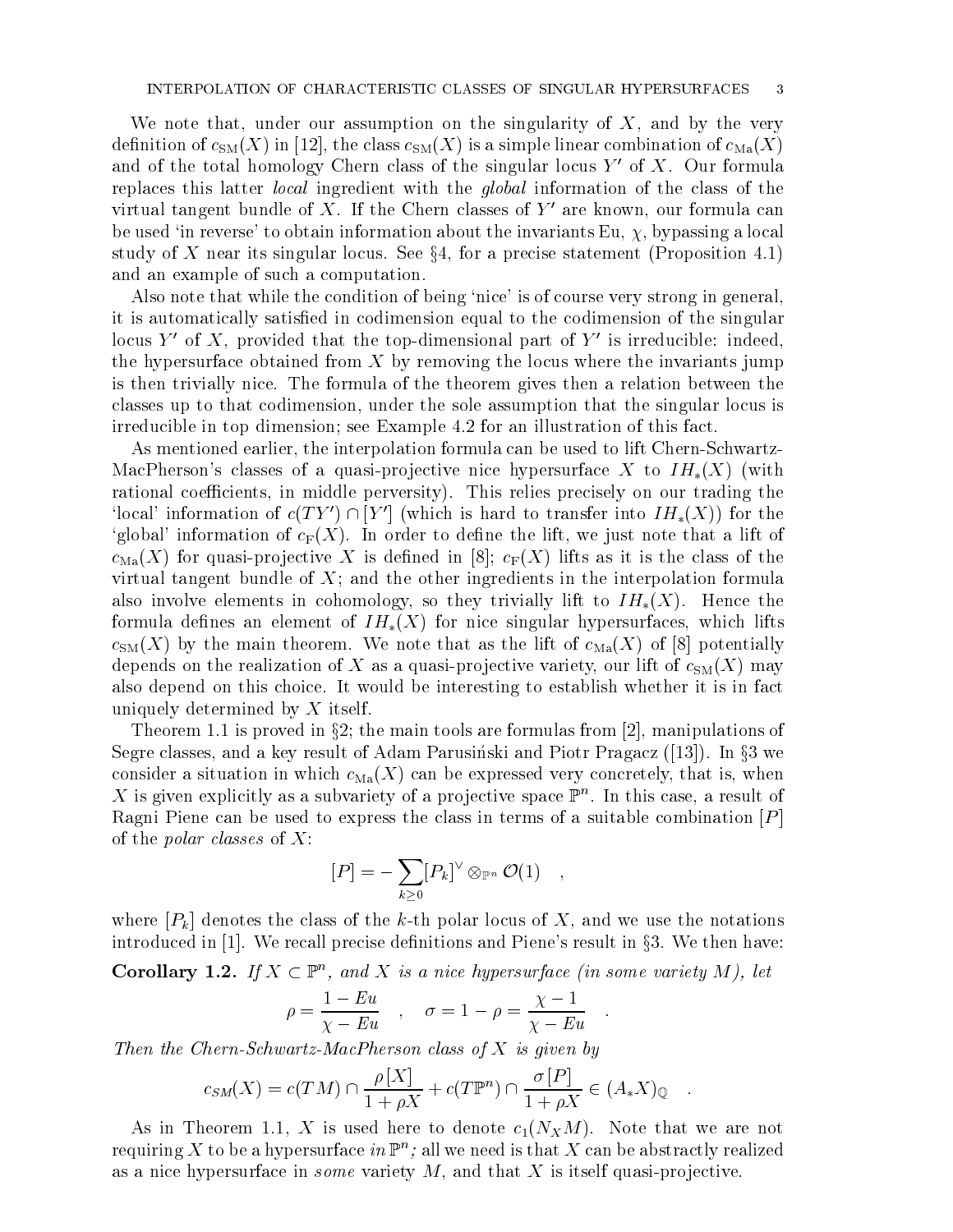If  $Y = Y'$  and the (nice) hypersurface X has multiplicity 2 along Y, then  $(\chi, Eu)$  =  $(2,0)$  if the codimension of Y in X is even, and  $(0,2)$  if it is odd (this follows from Lemma 2.3 in §2). In both cases  $\rho = \sigma = \frac{1}{2}$ ; if further  $M = \mathbb{P}^n$ , then the formula in the corollary specializes to the corollary specializes to the case considered in  $\mathcal{N}$  , this was our starting point in  $\mathcal{N}$ this work.

Other expressions for Chern-Schwartz-MacPherson's class of a singular variety X in the context of the study of polar varieties are known, notably those given in  $\S 6$  of [11] (without any restriction on X!). The work of Ragni Piene, Lê Dũng Tráng, and Bernard Teissier ([11], [15]) has exposed the close relationship between characteristic classes of singular varieties and their polar varieties. Our motivation in  $\Omega$  is however  $\Omega$  is however  $\Omega$ somewhat different than in these references—we have aimed specifically at identifying the contribution of polar varieties to 'correction terms' between different notions of characteristic classes. The term  $c(TM) \cap \frac{\mu_{\Delta}}{1+\rho X}$  is the analog of Fulton's intrinsic class for a 'virtual' hypersurface  $\rho X$ . The other term,  $c(T\mathbb{P}^n) \cap \frac{\partial [F]}{1+\rho X}$ , could then be interpreted as a *Milnor class* (in the sense of  $[6]$ ) for such a virtual hypersurface. Thus, Corollary 1.2 brings evidence to the possibility that Milnor classes admit simple expressions in terms of polar classes. Positive results in this direction could lead to a good treatment of Milnor classes for more general varieties, which would be highly desirable.

Acknowledgements. We are grateful to Ragni Piene and Jörg Schürmann for useful comments. The first author would like to thank the IML, Marseille and the French CNRS for the generous hospitality while this work was completed.

# 2. SEGRE CLASSES AND CHARACTERISTIC CLASSES

Let X be a reduced hypersurface of an arbitrary nonsingular variety  $M$ ; we work over <sup>C</sup> for convenience, but most of what we say can easily be extended to arbitrary algebraically closed fields of characteristic 0.

We denote by Y the singularity subscheme of  $X$ , and for the moment we make no further assumptions on  $X$  or  $Y$ . The following formulas for the Mather and Schwartz-MacPherson classes (denoted respectively  $c_{\text{Ma}}(X)$ ,  $c_{\text{SM}}(X)$ ) are given in [2] (Lemma I.2, Theorem I.3):

**Lemma 2.1.** Let  $\kappa$  .  $M \rightarrow M$  be the blow-up of  $M$  along  $I$  ; let  $\mathcal Y$  be the exceptional  $a$ ivisor in this blow-up, and let  $\alpha$  ,  $\alpha$  respectively be the total and strict transforms of  $X$  in  $M$ . Then

$$
c_{Ma}(X) = c(TM) \cap \pi_* \left( \frac{[\widetilde{X}]}{1 + \mathcal{X} - \mathcal{Y}} \right)
$$
  

$$
c_{SM}(X) = c(TM) \cap \pi_* \left( \frac{[\mathcal{X} - \mathcal{Y}]}{1 + \mathcal{X} - \mathcal{Y}} \right)
$$

These formulas can be conveniently rewritten without reference to classes in  $\widetilde{M}$ , by adopting the notations introduced in [1]: for  $A = \sum a_n$ ,  $a_n$  a class of dimension p in a subscheme of M, and L a line bundle, we let  $\mathcal{A}$  $\mathcal L$  be the class  $\sum_p c(\mathcal L)^{p-\dim M} \cap a_p$ <br>ions depend on the ambient variety  $p^c(\mathcal{L})^r$  and  $a_p$ and  $A^{\vee}$  be  $\sum (-1)^{p-\dim M} a_p$ . Note that these notations depend on the ambient variety  $M$ ; this will be understood in the following. With these notations: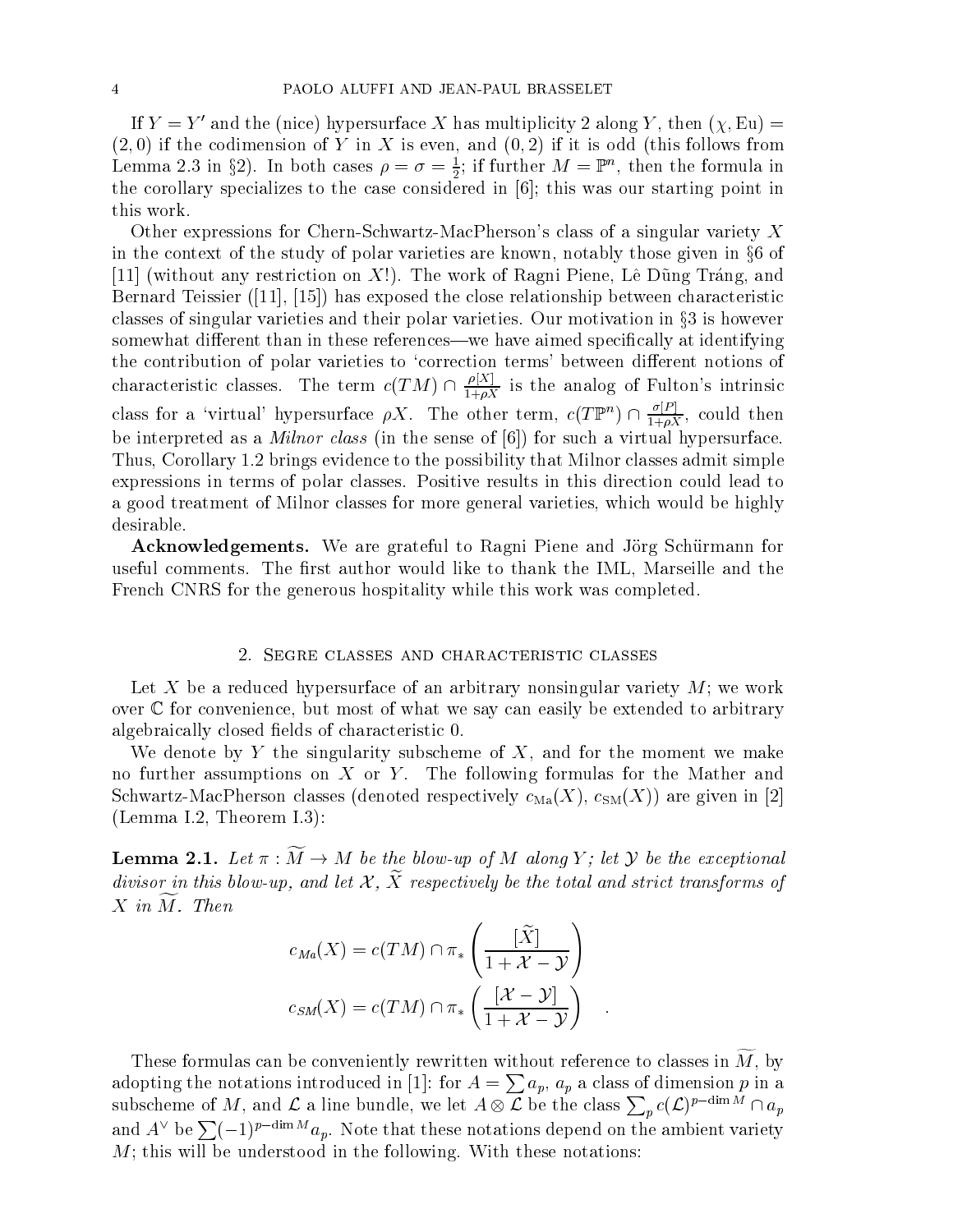**Proposition 2.2.** Denote by L the restriction of the time bundle  $\mathcal{O}(X)$  to  $\mathcal{I}$ . Then

$$
c_{Ma}(X) = c(TM) \cap \left(\frac{[X]}{1+X} + s(Y,X)^{\vee} \otimes \mathcal{L}\right)
$$
  

$$
c_{SM}(X) = c(TM) \cap \left(\frac{[X]}{1+X} + (c(\mathcal{L}) \cap s(Y,M))^{\vee} \otimes \mathcal{L}\right)
$$

Proof. The statement follows at once from the formulas given in Lemma 2.1, with standard manipulations involving the notations recalled above. For the first formula, write

$$
\frac{[\widetilde{X}]}{1+\mathcal{X}-\mathcal{Y}} = \frac{[\widetilde{X}]}{1-\mathcal{Y}} \otimes \mathcal{L} = \left( [\widetilde{X}] + \frac{\mathcal{Y} \cdot [\widetilde{X}]}{1-\mathcal{Y}} \right) \otimes \mathcal{L} = \frac{[\widetilde{X}]}{1+\mathcal{X}} + \left( \frac{\mathcal{Y} \cdot [\widetilde{X}]}{1+\mathcal{Y}} \right)^{\vee} \otimes \mathcal{L} \quad :
$$
\npushing this expression forward by  $\pi$  gives

$$
\frac{[X]}{1+X} + s(Y,X)^{\vee} \otimes \mathcal{L} \quad ,
$$

yielding the first formula in the statement. The second formula is proven similarly; it is in fact Theorem I.4 in [2].  $\Box$ 

Proposition 2.2 highlights the difference between the two notions of Chern-Mather and Chern-Schwartz-MacPherson classes of a hypersurface X in a nonsingular variety  $M$ : the distinction lies in the difference between

$$
s(Y, X)
$$
 and  $c(\mathcal{O}(X)) \cap s(Y, M)$ 

and in this sense it is precisely captured by the singularity subscheme  $Y$  of the hypersurface. Relating the two characteristic classes directly amounts then to comparing  $s(Y, X)$  and  $s(Y, M)$  directly. Unfortunately, very few such comparison results are known in general (cf. [9], Example 4.2.8 for a counterexample to the naive guess for such a comparison). At present, the strong assumption posed in  $\S1$  to state the main theorem of this paper is necessary precisely because it allows us to perform this comparison.

First we gather more information from the blow-up  $\widetilde{M}$ ; here we make crucial use of a result from [13].

 ${\bf L}$ emma 2.3. Under the hypotheses of the theorem,  ${\bf y}$  is irreducible. Denoting by  ${\bf y}$ its support, and writing

$$
\mathcal{Y}=m\mathcal{Y}'\quad,\quad \mathcal{X}=\widetilde{X}+n\mathcal{Y}'
$$

as cycles, then we have computed to the contract of the contract of the contract of the contract of the contract of

$$
m = (-1)^{\dim X - \dim Y} (\chi - 1) , \quad n = (-1)^{\dim X - \dim Y} (\chi - Eu) .
$$

with  $\Lambda$  when  $\Xi$  we as joint to the site  $\Lambda$ .

*Proof.* Let  $\mathcal{Y} = \sum m_i \mathcal{Y}_i$  be the irreducible decomposition of  $\mathcal{Y}$ ; by [10], each  $\mathcal{Y}_i$ can be identied with the conormal variety of its support. In particular, there is exactly one component  $\mathcal Y$  over the support Y of Y. Following [15] we let  $\mu$   $=$  $(1,1)$  and remark that under our assumption this is a multiple of the  $(-1)^{n+m+1}$ characteristic function  $1_Y$  of Y', hence of the local Euler obstruction Eu<sub>Y'</sub> since Y' is nonsingular by hypothesis. By Theorem 2.3(iii) of [13], the cycle  $\sum m_i \mathcal{Y}_i$  must equal a constant times  $y$  ; it follows that  $y$  is the only irreducible component of  $y,$  and further that

$$
\mu = m(-1)^{\dim Y} 1_Y \quad .
$$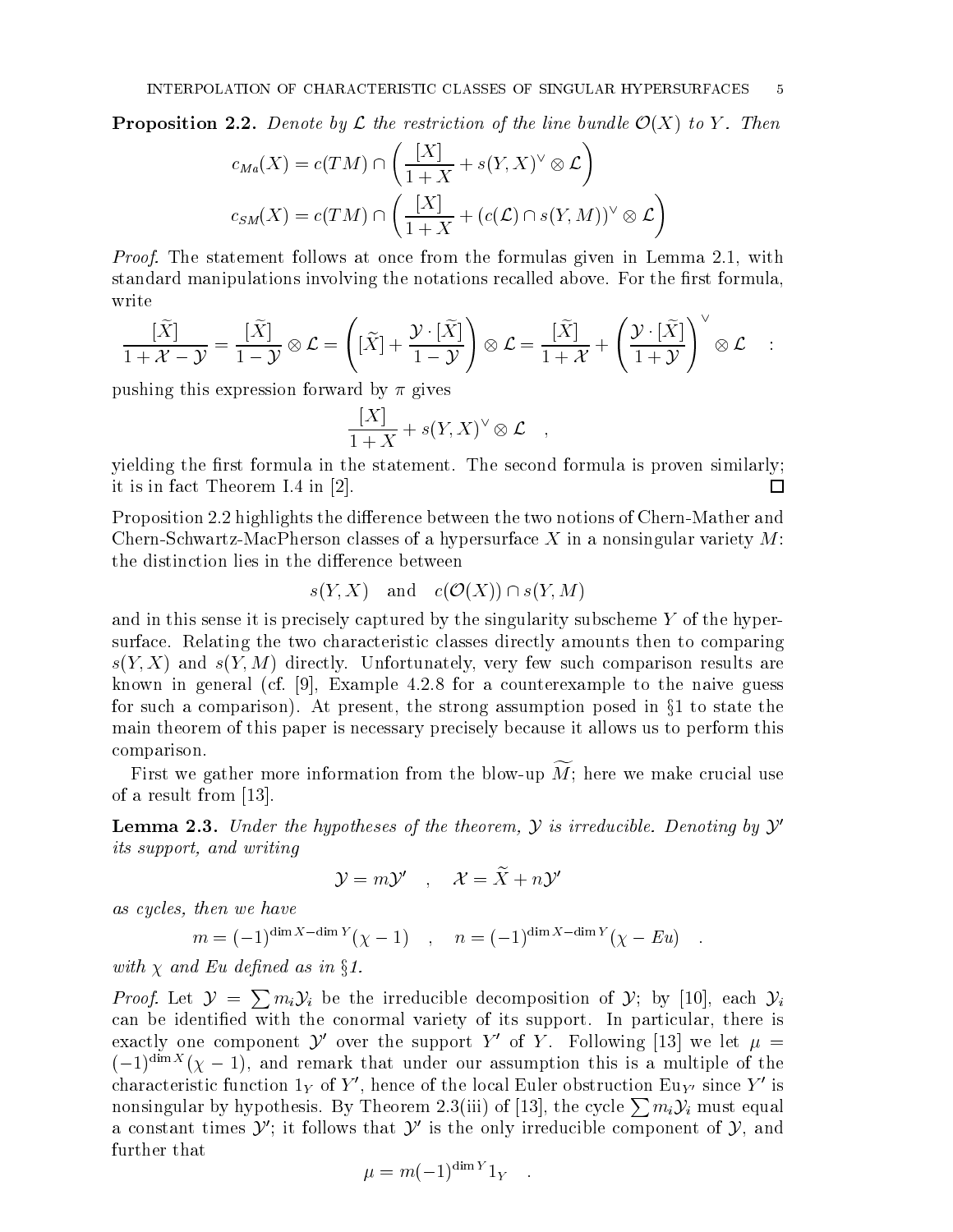The first assertion in the statement follows, as well as the formula for  $m$ . The formula for *n* can be obtained similarly from Theorem 2.3 in [13], or from the fact that

$$
1_X = \mathrm{Eu}_X(p) + (n-m)(-1)^{\dim X - \dim Y} \mathrm{Eu}_Y(p)
$$

for all p 2 <sup>Y</sup> (as proved in [3], x2).

Note that, for nice hypersurfaces, necessarily  $\chi \neq 1$  and  $\chi \neq \mathrm{Eu}$  (this follows from Lemma 2.3). The next lemma relates  $s(Y, X)$  and  $s(Y, M)$  in the special case of nice hypersurfaces.

Lemma 2.4. With assumptions and notations as above,

$$
s(Y, X) = \left(\frac{\chi - Eu}{\chi - 1} + X\right) \cdot s(Y, M)
$$

 $\cdots$  ( $-\rightarrow$  $\cdots$ )

 $\mathcal{L}$  , supply to an at least 2 in M, note that  $\mathcal{L}$  is that  $\mathcal{L}$  in M, note that  $\mathcal{L}$ 

$$
\pi_* \frac{\mathcal{Y} \cdot [\mathcal{Y}]}{1 + \mathcal{Y}} = \pi_* \frac{[\mathcal{Y}]}{1 + \mathcal{Y}} = s(Y, M) \quad .
$$

Therefore with notations as in Lemma 2.3

$$
s(Y, X) = \pi_* \frac{\mathcal{Y} \cdot [X]}{1 + \mathcal{Y}} = \pi_* \frac{\mathcal{Y} \cdot ([\mathcal{X}] - n[\mathcal{Y}'])}{1 + \mathcal{Y}} = X \cdot \pi_* \frac{[\mathcal{Y}]}{1 + \mathcal{Y}} - \frac{n}{m} \pi_* \frac{\mathcal{Y} \cdot [\mathcal{Y}]}{1 + \mathcal{Y}}
$$

$$
= X \cdot s(Y, M) + \frac{n}{m} s(Y, M) = \left(\frac{n}{m} + X\right) \cdot s(Y, M)
$$

After these preliminary considerations, we are ready to prove the main theorem. Mimicking the relation between  $s(X, M)$  and  $c_F(X)$ , we write  $s_{Ma}(X, M)$  for  $c(I/M)^{-1} \sqcup c_{\text{Ma}}(X)$ ; and, as above,  $\sigma = \frac{1}{Y - E^u}$  and  $\rho = 1 - \sigma$ .

 $\mathcal{L}$  ,  $\mathcal{L}(\mathcal{L})$  ,  $\mathcal{L}(\mathcal{L})$  ,  $\mathcal{L}(\mathcal{L})$  in an order  $\mathcal{L}(\mathcal{L})$  . The set of the set of the set of the set of the set of the set of the set of the set of the set of the set of the set of the set of

$$
s_{\text{Ma}}(X, M) = \frac{[X]}{1+X} + s(Y, X)^{\vee} \otimes \mathcal{L} .
$$

By Lemma 2.4,  $s(Y, \Lambda) = \frac{1}{\sigma}(1 + \sigma \Lambda) \cap s(Y, M)$ , hence

$$
s(Y, M) = \sigma \frac{1}{1 + \sigma X} \cap s(Y, X) .
$$

Therefore

$$
(c(\mathcal{L}) \cap s(Y, M))^{\vee} \otimes \mathcal{L} = \sigma \left( \frac{1 - X}{1 - \sigma X} \cap s(Y, X)^{\vee} \right) \otimes \mathcal{L}
$$

$$
= (1 - \rho) \frac{1}{1 + \rho X} \cap (s(Y, X)^{\vee} \otimes \mathcal{L})
$$

(using Proposition 1 in [1]). That is,

$$
(c(\mathcal{L}) \cap s(Y, M))^{\vee} \otimes \mathcal{L} = \frac{(1 - \rho)}{1 + \rho X} \left( s_{\text{Ma}}(X, M) - \frac{[X]}{(1 + X)} \right) ,
$$

and the formula given in the theorem now follows from the second formula of Propo- $\Box$ sition 2.2 and from  $c_F(X) = c(TM) \cap \frac{1+Y}{1+X}$ .

 $\Box$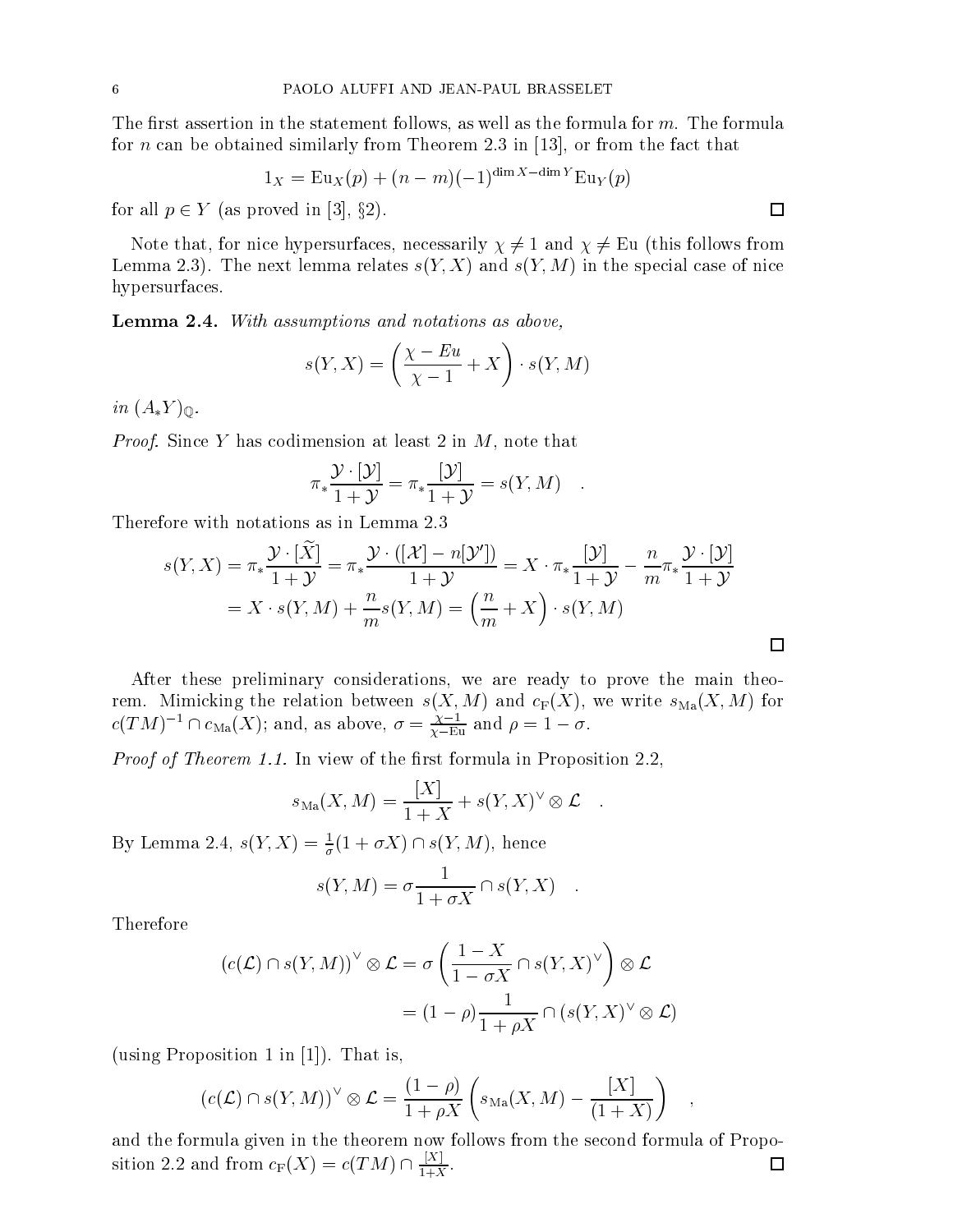We now turn to the situation in which  $\Lambda$  is embedded in a projective space  $\mathbb F$  , and to polar classes; all we need to do is rewrite a result of Ragni Piene into our language. If  $X$  is a (closed) subvariety of dimension r in F<sub>n</sub>, the k-th polar locus  $P_k$  of  $X$  with respect to a general linear subspace  $L_k = \mathbb{F}^{n+1}$  and  $\mathbb{C}^n$  is the closure of the locus

$$
\{x \in X_{\text{smooth}} \mid \dim(T_x X \cap L_k) \geq k - 1\}.
$$

The class  $[P_k] \in A_{\dim X-k}$  is independent of the (general) choice of the subspace  $L_k$ (cf. [14], Proposition 1.2). Note that  $[P_0] = [X]$ , since the condition defining  $P_0$  is vacuous. We define the 'total polar class' of  $X$  by

$$
[P] = (-1)^{n-r} \sum_{k \geq 0} [P_k]^{\vee} \otimes_{\mathbb{P}^n} \mathcal{O}(1) \quad ;
$$

again we are using the notations of [1], for convenience.

The main observation here is that the class  $[P]$  is closely related to the class  $c_{\text{Ma}}(X)$ . The precise relation is given in part (a) in the following theorem, due to Ragni Piene; we include part (b) for completeness, and stress that (b) holds for *arbitrary* hypersurfaces.

**Theorem 3.1.** (a) (R. Piene) For any subvariety X of  $\mathbb{P}^n$  as above:

$$
c_{Ma}(X) = c(T\mathbb{P}^n) \cap [P] \quad .
$$

(b) If, further, X is <sup>a</sup> hypersurface in <sup>a</sup> nonsingular variety M, with singularity subscheme  $\blacktriangleright$  and  $\blacktriangleright$  associates  $\blacktriangleright$   $\mathcal{N}$  (x  $\blacktriangleright$  11  $\lambda$  ) shows

$$
s(Y, X) = [X] + \frac{c(N_X^* \mathbb{P}^n \otimes \mathcal{L})}{c(\mathcal{L})^{n-r-1}} \cap ([P]^\vee \otimes_M \mathcal{L}) \in A_*X .
$$

Proof. (a) This is the translation in our notations of the second formula in Ragni Piene's Théorème 3 in [15]:

$$
c_{\text{Ma}}(X) = \sum_{k \geq 0} \sum_{i=0}^{k} (-1)^{k-i} {r+1-k+i \choose i} H^i \cdot [P_{k-i}] ,
$$

where  $H$  is the hyperplane class.

(b) From part (a) and Proposition 2, we have

$$
c(T\mathbb{P}^n) \cap [P] = c(TM) \cap \left(\frac{[X]}{1+X} + s(Y,X)^{\vee} \otimes \mathcal{L}\right) \quad ;
$$

therefore, using Propositions 1 and 2 from [1]:

$$
\frac{[X]}{1+X} + s(Y, X)^{\vee} \otimes \mathcal{L} = \frac{c(T\mathbb{P}^n)}{c(TM)} \cap [P] = \frac{c(N_X\mathbb{P}^n)}{c(\mathcal{L})} \cap [P]
$$

$$
s(Y, X)^{\vee} \otimes \mathcal{L} = \frac{1}{c(\mathcal{L})} (c(N_X\mathbb{P}^n) \cap [P] - [X])
$$

$$
s(Y, X) \otimes \mathcal{L}^{\vee} = \frac{1}{c(\mathcal{L}^{\vee})} (c(N_X^*\mathbb{P}^n) \cap [P]^{\vee} + [X])
$$

$$
s(Y, X) = c(\mathcal{L}) \frac{c(N_X^*\mathbb{P}^n \otimes \mathcal{L})}{c(\mathcal{L})^{n-r}} \cap ([P]^{\vee} \otimes \mathcal{L}) + [X] ,
$$

with the stated result.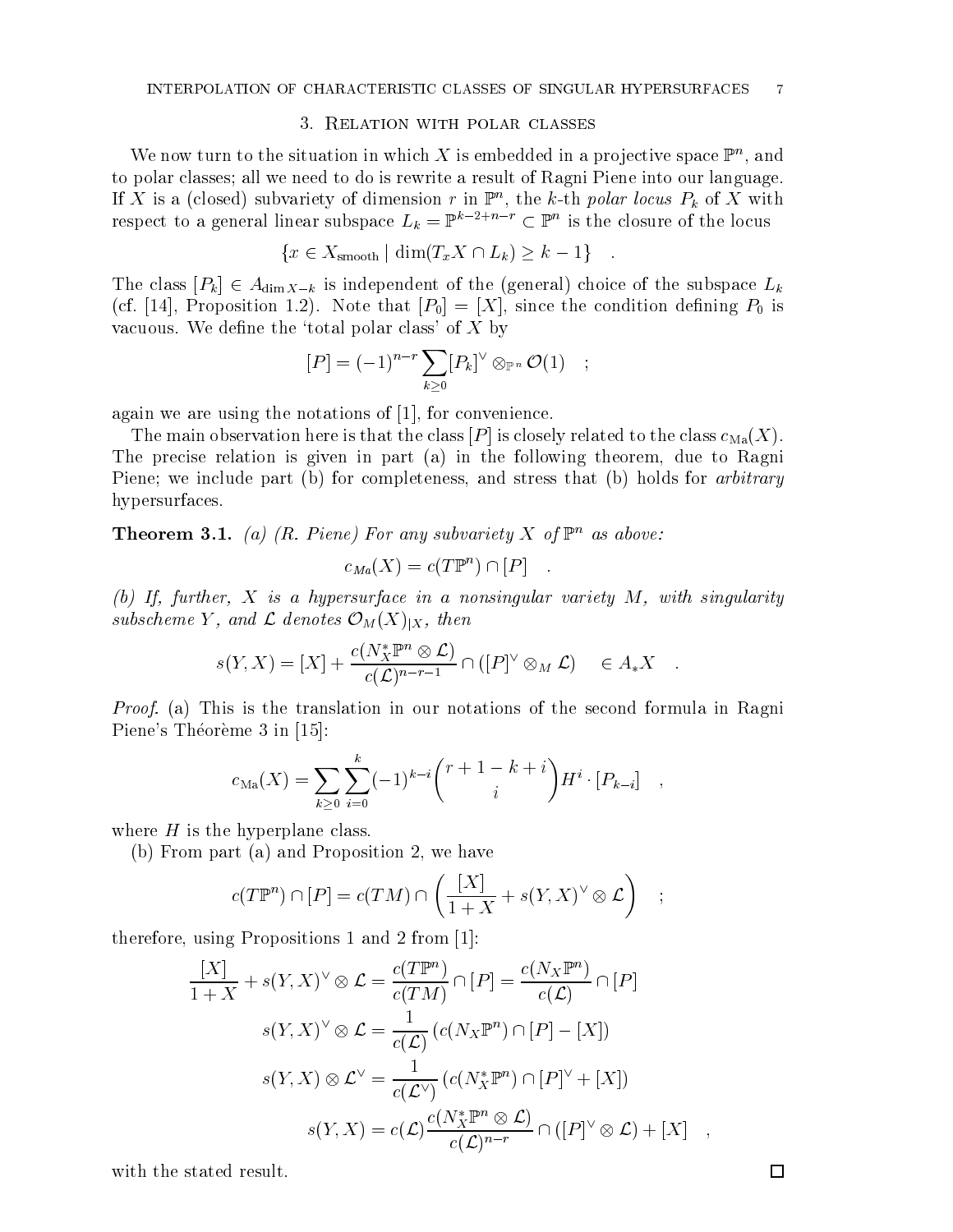In the particular case in which  $\Lambda$  is a hypersurface  $\theta$   $\mathbb{P}^n$ , the formula in part (b) reduces to

$$
s(Y, X) = [P]^\vee \otimes \mathcal{L} + [X]
$$

as the reader may check, this is equivalent to Piene's *Plücker formulae* (cf. Theorem 2.3 in [14]).

Corollary 1.2 follows from part (a), Theorem 1.1, and straightforward manipulations.

## 4. REMARKS AND EXAMPLES

Regarding the computability of the key coefficient  $\rho$  needed in order to apply Theorem 1.1, the following observation may be useful.

Proposition 4.1. With notations and assumptions as in x2,

$$
(1+X)(c_{Ma}(X) - c_F(X)) = ((Eu - \chi) + (Eu - 1)X) \cdot (c(TY') \cap [Y'])
$$

The point is that if  $c_{\text{Ma}}(X)$ ,  $c_F(X)$ , and  $c(TY')$  are known, and  $X \cdot \dim Y' \neq 0$  (for example,  $\dim I \to 0$  if  $M \equiv \mathbb{F}$  ), then this formula determines (Eu – 1) and (Eu –  $\chi$ );  $\rho$  is the quotient of these two numbers.

*Proof.* Since Y is assumed to be nonsingular, the weighted Chern-Mather class of Y (cf. [3] and Lemma 2.3) is given by

$$
c_{\text{wMa}}(Y) = mc(TY') \cap [Y'] = (-1)^{\dim X - \dim Y} (\chi - 1)c(TM) \cap s(Y', M) ;
$$

on the other hand, by Proposition 1.3 in [3]

$$
c_{\text{wMa}}(Y) = (-1)^{\dim Y} (c(T^*M \otimes \mathcal{L}) \cap s(Y, M))_{\vee \mathcal{L}}
$$
  
=  $(-1)^{\dim M - \dim Y} c(TM) \cap (s(Y, M)^{\vee} \otimes \mathcal{L})$ .

Therefore

$$
s(Y, M)^{\vee} \otimes \mathcal{L} = (1 - \chi)c(N_{Y'}M)^{-1} \cap [Y'] \quad .
$$

Now arguing as in the proof of Lemma 2.4:

$$
s(Y, X)^{\vee} \otimes \mathcal{L} = \frac{\operatorname{Eu} - \chi}{1 - \chi} \frac{1 + \frac{\operatorname{Eu} - 1}{\operatorname{Eu} - \chi} X}{1 + X} (s(Y, M)^{\vee} \otimes \mathcal{L})
$$
  
= 
$$
\frac{(\operatorname{Eu} - \chi) + (\operatorname{Eu} - 1)X}{1 + X} c(N_{Y'}M)^{-1} \cap [Y']
$$

and the statement follows from the expression for  $s_{\text{Ma}}(X,M)$  obtained in the proof of Theorem 1.1.  $\Box$ 

Example 4.1. The tangent aevelopable surface of the twisted cubic in  $\mathbb{F}^{\ast}$ . For a concrete example, let  $X$  be the surface obtained as the union of all tangent lines to a iixed twisted cubic curve in F3. It is a standard but pleasant exercise to check that

 $-X$  is a surface of degree 4;

 $\rightarrow$  its singular locus Y' is the twisted cubic;

—the polar classes of  $\Lambda$  are:  $|P_0| = \Lambda$ ;  $|P_1| = 3|$   $\mathbb{F}$ ;  $|P_2| = 0$ .

The numerical invariants of  $X$  are clearly constant along the twisted cubic: indeed, X is invariant under an action of  $PGL(2)$  that is transitive along the singular locus. Hence  $\Lambda$  is a nice hypersurface of  $M = \mathbb{F}^3$ .

Note that in this example Eu equals the multiplicity of X along  $Y'$  (for example by the fundamental formula in  $\tau$  ,  $\tau$  ,  $\tau$  ,  $\tau$  , this multiplicity is not available.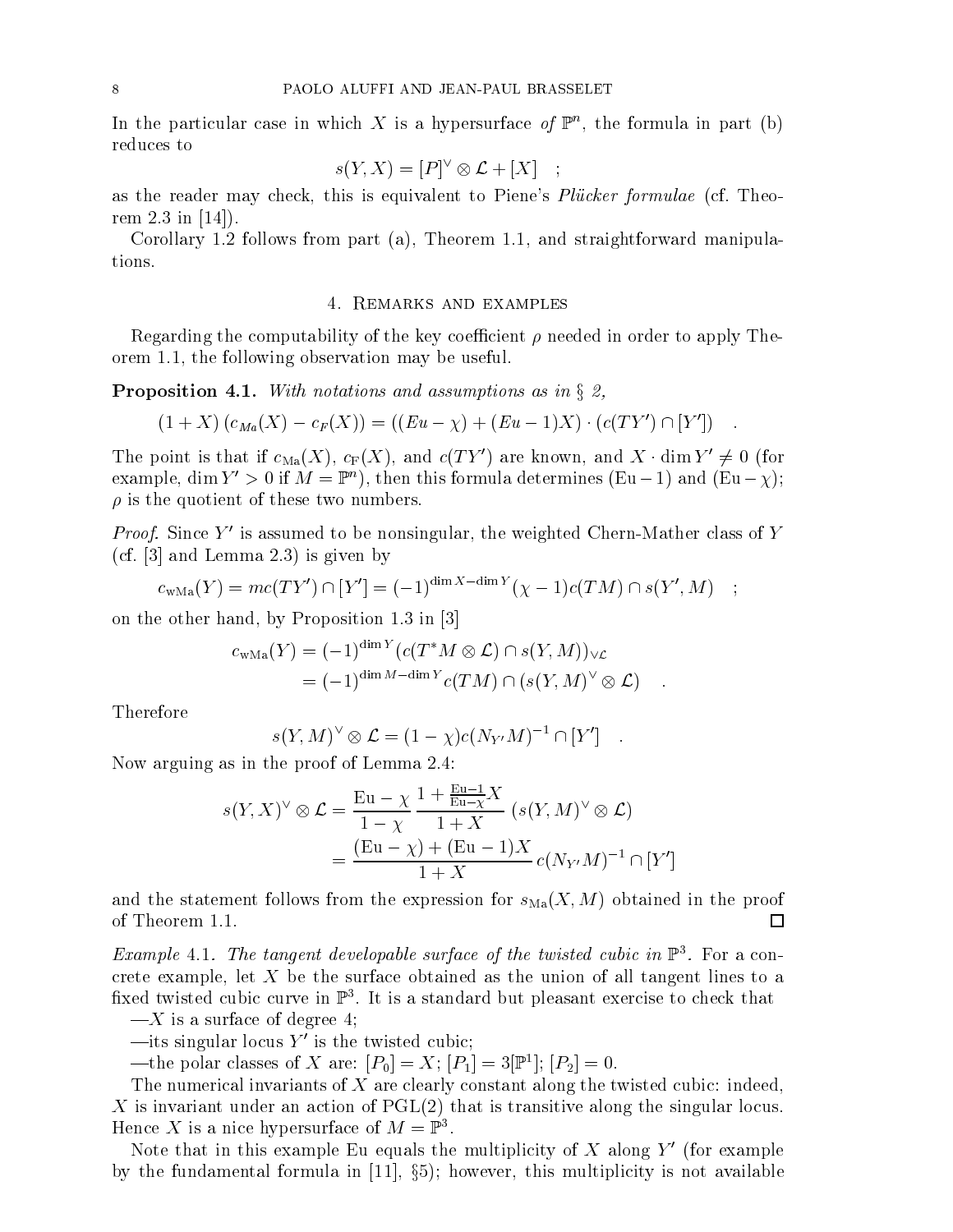without a local study of X. Also, we do not know of any direct way to compute  $\chi$ that does not involve a deeper local study of X.

The global information listed above suffices however to determine both Eu and  $\chi$ in this example, by means of Proposition 4.1. Indeed, we have

$$
[P] = \frac{[X]}{1+H} - \frac{3[\mathbb{P}^1]}{(1+H)^2} = [X] - 7[\mathbb{P}^1] + 10[\mathbb{P}^2]
$$

(where  $H$  denotes the hyperplane class), and  $c(T \ F^*) \cap [P] = c_{\text{Ma}}(X,M)$  by Theorem 3.1 (a). Hence

$$
(1+X)(c_{\text{Ma}}(X) - c_{\text{F}}(X)) = c(T\mathbb{P}^{3}) \cap ((1+X)[P] - [X]) = 9[\mathbb{P}^{1}] + 18[\mathbb{P}^{0}] .
$$

Applying Proposition 4.1 gives then

$$
9[\mathbb{P}^1] + 18[\mathbb{P}^0] = ((Eu - \chi) + (Eu - 1)X) \cdot (3[\mathbb{P}^1] + 2[\mathbb{P}^0]) ,
$$

from which Eu = 3 and 7 Eu = 15. Therefore

$$
Eu = 2 \quad , \quad \chi = -1 \quad .
$$

Hence  $\rho = \frac{2}{3}$  here, and by Corollary 1.2

$$
c_{\rm SM}(X) = c(T\mathbb{P}^3) \cap \frac{\frac{1}{3}[X] + \frac{2}{3}[P]}{1 + \frac{1}{3}X} = [X] + 6[\mathbb{P}^1] + 4[\mathbb{P}^0] .
$$

We end with perhaps the simplest example in which our formula does not apply.

Example 4.2. Consider a reduced plane curve of degree d 3 with exactly one node, and let X be the cone in  $\mathbb{P}^3$  over this curve. The singular locus Y' of X is then a line  $L$ , but the singularity scheme Y is 'fatter' at the vertex of the cone. The invariants considered here detect this feature of Y: it is not hard to check that  $(\chi, Eu) = (0, 2)$ at all points of L but the vertex, while  $(\chi, \texttt{Eu}) = (a(a - 1)(a - 2), 2 + 2a - a^2)$  at the vertex; in particular, these numbers are not constant along  $Y'$ , so X is not 'nice'.

For this example we have  $[P_0] = [X], [P_1] = d^2 - d - 2$  lines through the vertex, and  $|P_2| = 0$ . The push-forward to  $|\mathbb{F}^*|$  of the class  $c_{\alpha}(\Lambda)$  defined in  $\S$ 1 is  $d\mathbb{P}^2 + (2+4d-d^2-2\alpha)\mathbb{P}^1 + (4$  $\int [\mathbb{P}^{1}] + (4+5d-2d^{2}+(-4-d-2d^{2}+d^{3})\alpha+2d\alpha^{2})$  [ $\mathbb{P}^{0}$ ]. It is immediate to check that this expression does not equal the push forward of  $c_{\text{SM}}(X)$ :

$$
d[\mathbb{P}^2] + (1 + 4d - d^2)[\mathbb{P}^1] + (2 + 3d - d^2)[\mathbb{P}^0]
$$

for any value of  $\alpha$ . Note however that the value  $\alpha = \frac{1}{2}$  corresponding to  $(\chi, \text{Eu}) =$  $(0, 2)$  at the general point on L does yield the correct term in codimension 1: indeed, the invariants jump on a locus of codimension 2 in  $X$ , so (as observed in the introduction) the formula in Theorem 1.1 is correct for all terms of lower codimension in  $X$ .

# **REFERENCES**

- [1] P. Aluffi. MacPherson's and Fulton's Chern classes of hypersurfaces. Internat. Math. Res. Notices,  $(11)$ : 455-465, 1994.
- [2] P. Aluffi. Chern classes for singular hypersurfaces. Trans. Amer. Math. Soc.,  $351(10):3989{-}4026$ . 1999.
- [3] P. Aluffi. Weighted Chern-Mather classes and Milnor classes of hypersurfaces. In Singularities Sapporo 1998, pages  $1{\text -}20$ . A.M.S., Providence, RI, 2000. Adv. Studies in Pure Math. 29.
- [4] G. Barthel, J.-P. Brasselet, K.-H. Fieseler, O. Gabber, and L. Kaup. Relevement de cycles algébriques et homomorphismes associés en homologie d'intersection. Ann. of Math.  $(2)$ ,  $141(1):147–179, 1995.$